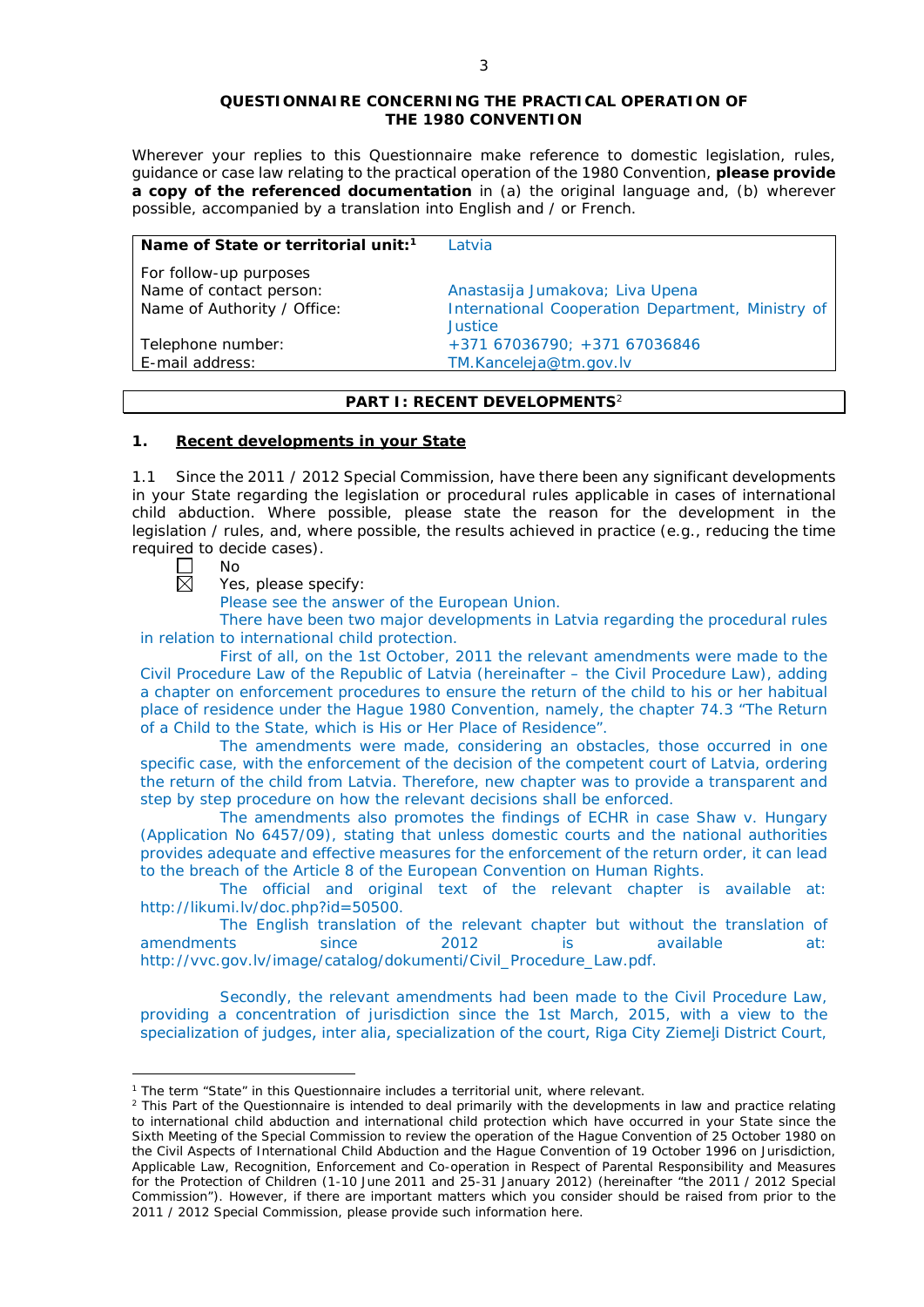as regards the applications under the Hague Convention of 25 October 1980 for return of the child from Latvia to his or her habitual place of residence.

The amendments were made to ensure the unification and harmonization of case law and, therefore, fulfilling the international obligations of Latvia in the best possible manner.

The official and original text of the relevant chapter (see Chapter 77.2 "Matters regarding the Unlawful Movement of Children across Borders to Latvia or Detention in Latvia") is available at: http://likumi.lv/doc.php?id=50500.

The English translation of the relevant chapter but without the translation of mentioned and other technical amendments is available at: http://vvc.gov.lv/image/catalog/dokumenti/Civil\_Procedure\_Law.pdf.

The one might also find useful the following in relation to legislation concerning the international child protection issues:

Chapter 77.1 of the Civil Procedure Law "Matters regarding the Unlawful Movement of Children across Borders to a Foreign State or Detention in a Foreign State" provides provisions on how cases regarding wrongful removal of a child across borders to a foreign state or detention in a foreign state if the place of residence of the child is in Latvia shall be examined in Riga City Ziemeli District Court.

The official and original text of the relevant chapter is available at: http://likumi.lv/doc.php?id=50500.

The English translation but without the translation of technical amendments is available at: http://vvc.gov.lv/image/catalog/dokumenti/Civil\_Procedure\_Law.pdf.

An English translation of procedures according to which the Latvian Central Authority acts and cooperates with State and municipal authorities within the framework of the Hague 25th October, 1980 Convention on the Civil Aspects of International Child Abduction is is now available at: http://vvc.gov.lv/image/catalog/dokumenti/Cab.\_Reg.\_No.\_322\_-

\_Civil\_Aspects\_of\_International\_Child\_Abduction.pdf

The official and original text of the procedures by which the Latvian central authority that has been determined in accordance with the Hague Convention on the Civil Aspects of International Child Abduction is available at: http://www.likumi.lv/doc.php?id=157313.

1.2 Please provide a brief summary of any significant decisions concerning the interpretation and application of the 1980 Convention rendered since the 2011 / 2012 Special Commission by the relevant authorities<sup>3</sup> in your State including in the context of the 20 November 1989 United Nations Convention on the Rights of the Child and relevant regional instruments.

Please see answer of the European Union.

-

The Central Authority recalls one of such particular cases, in which the Latvian Court has interpreted that, while there was indeed a risk that the children might be exposed to psychological harm upon their return to requesting State, the Court has ruled, that this risk or harm was actually caused by the actions of the taking parent (abductor) herself, antagonizing the children against the left – behind father, wherewith, the provisions of the Article 13.(1)-(b) were not applicable in that particular case.

Calculation of the 12 month time limit referred to in Article 12(1): In one case Riga regional court held that the 12 month time limit referred to in Article 12(1) should be calculated from child removal or retention moment till moment, when the case is initiated and not till moment, when the court commence examining a case on the merits.

The hearing of child: In one case Riga regional court held that the hearing of child in proceedings is ensured by involving the Orphan's representative, as well as psychologist, who found out child point of view. Court taken into account child age (8 years old) and degree of maturity and decided that in the interests of the child there is no reason to summon him to the hearing and in person to find out his view.

Grave risk of harm (risk associated with the child's state of habitual residence): In one case Riga regional court held that there is a grave risk that the child would be subjected to

<sup>&</sup>lt;sup>3</sup> The term "relevant authorities" is used in this Questionnaire to refer to the judicial or administrative authorities with decision-making responsibility under the 1980 Convention. Whilst in the majority of States Parties such "authorities" will be courts (*i.e.*, judicial), in some States Parties administrative authorities remain responsible for decision-making in Convention cases.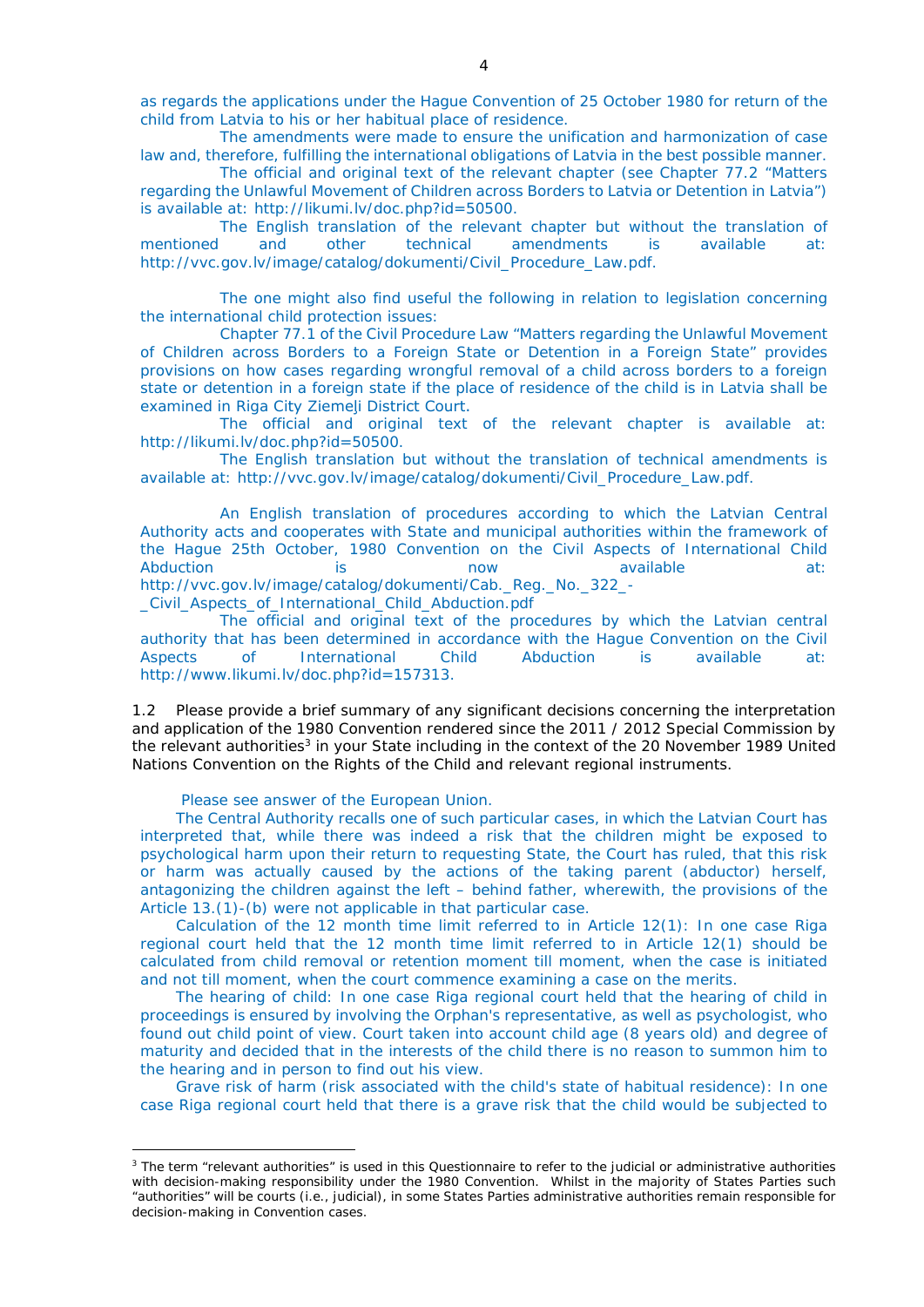hostilities, if child will be returned to the Ukraine, where is an emergency situation and taken precautions.

Commencement of proceedings referred to in Article 12(2): In one case Riga regional court held that commencement of proceedings referred to in Article 12(2) is not a moment, when return petition is submitted to the Central authority of the requested state. Commencement of proceedings referred to in Article 12(2) is a date of initiation of civil case in the state in which the child has been wrongfully removed or retained.

Effect of court judgement about child's place of residence: In one case Riga regional court held that there is no wrongful retention of child, if the place of residence of child is determined by court judgement to the one parent and this parent retained the child in another state which is not habitual residense of child.

1.3 Please provide a brief summary of any other significant developments in your State since the 2011 / 2012 Special Commission relating to international child abduction.

Please insert text here

## **2. Issues of compliance**

2.1 Are there any States Parties to the 1980 Convention with whom you are having particular challenges in achieving successful co-operation? Please specify the challenges you have encountered and, in particular, whether the problems appear to be systemic.

- $\boxtimes$ No П
	- Yes, please specify:

Please insert text here

2.2 Are you aware of situations / circumstances in which there has been avoidance / evasion of the 1980 Convention?

No  $\boxtimes$ 

Yes, please specify: Please insert text here

## **PART II: THE PRACTICAL OPERATION OF THE 1980 CONVENTION**

# **3. The role and functions of Central Authorities designated under the 1980 Convention**<sup>4</sup>

#### *In general*

3.1 Have any challenges arisen in practice in achieving effective communication or cooperation with other Central Authorities? No

| 1 V U                   |  |  |
|-------------------------|--|--|
| Yes, please specify:    |  |  |
| Please insert text here |  |  |

3.2 Have any of the duties of Central Authorities, as set out in **Article 7** of the 1980 Convention, raised any particular problems in practice either in your State, or in States Parties with whom you have co-operated?

 $\boxtimes$ No 戸

Yes, please specify: Please insert text here

3.3 Has your Central Authority encountered any challenges with the application of any of the 1980 Convention provisions? If so, please specify.

 $\boxtimes$ 

Yes, please specify: Please insert text here

*Legal aid and representation*

No

<sup>-</sup><sup>4</sup> See also Section 5 below on "Ensuring the safe return of children" which involves the role and functions of Central Authorities.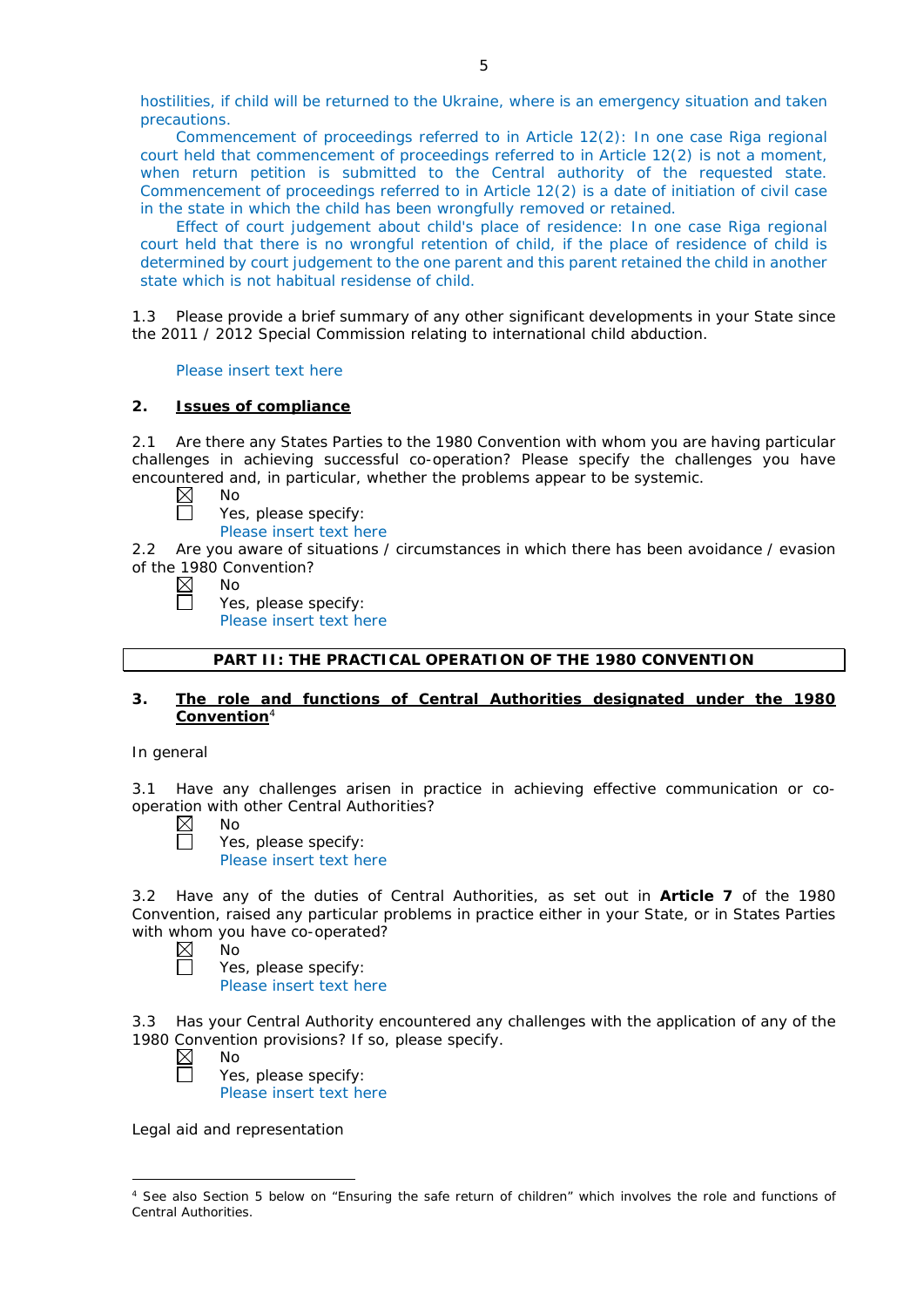3.4 Do the measures your Central Authority takes to provide or facilitate the provision of legal aid, legal advice and representation in return proceedings under the 1980 Convention (**Art. 7(2)-(g)**) result in delays in proceedings either in your own State, or, where cases originate in your State, in any of the requested States you have dealt with?

No Yes, please specify: Please insert text here

3.5 Are you aware of any other challenges in your State, or, where cases originate in your State, in any of the requested States you have dealt with, regarding the obtaining of legal aid, advice and / or representation for either left-behind parents or taking parents?<sup>5</sup>

| ۱ŀ<br>Ω |
|---------|
|         |

Yes, please specify:

The Central Authority of Latvia has encountered some problems with obtaining the legal aid for the left-behind parents, requesting the return of the child to Latvia. Namely, Latvian left-behind parents very often find it very difficult to obtain the legal aid in the requested State as the relevant procedure is lengthy and requires additional expenses such as arranging the translation of documents required for the obtaining of legal aid (translation on inquiries concerning financial situation etc.) and even arranging a legal help with filling in the forms.

# *Locating the child*

3.6 Has your Central Authority encountered any challenges with locating children in cases involving the 1980 Convention, either as a requesting or requested State?<br>  $\Box$  No<br>  $\boxtimes$  Yes, please specify the challenges encountered and what step

No

Yes, please specify the challenges encountered and what steps were taken or are considered to be taken to overcome these challenges:

On a few occasions the Central Authority of Latvia has encountered certain challenges with locating the child in a requested State. The Central Authority of Latvia has, therefore, arranged for the international search of a child via Latvian State Police Office.

Such challenges also arise due to the fact that not all of the member states have unified population register or equivalent.

3.7 Has your Central Authority worked with any external agencies to discover the whereabouts of a child wrongfully removed to or retained within your State (*e.g.*, the police, Interpol, private location services)?

No 岗

<u>.</u>

Yes, please share any good practice on this matter:

In case of a problem to locate the child in Latvia, the Central Authority of Latvia is checking the information with the Population Register of the Republic of Latvia in order to clarify possible whereabouts of the child, the abducting parent and sometimes even their relatives. Once a possible address is established, the Central Authority request the competent children protection institution in Latvia, namely, the Orphan's Court (something like a mix of Social Services and Custodial Court) to visit the address and if necessary discreetly to ascertain the whereabouts of missing child and his abductor.

If the case is originated in Latvia, and the child is, therefore, missing in requested State, the international search of a child is arranged via Latvian State Police Office.

*Information exchange, training and networking of Central Authorities*

<sup>&</sup>lt;sup>5</sup> See paras 1.1.4 to 1.1.6 of the "Conclusions and Recommendations of the Fifth Meeting of the Special Commission to review the operation of the *Hague Convention of 25 October 1980 on the Civil Aspects of International Child Abduction* and the practical implementation of the *Hague Convention of 19 October 1996 on Jurisdiction, Applicable Law, Recognition, Enforcement and Co-operation in Respect of Parental Responsibility and Measures for the Protection of Children* (30 October – 9 November 2006) (hereinafter referred to as the ["Conclusions and Recommendations of the 2006 Special Commission"](https://assets.hcch.net/upload/concl28sc5_e.pdf)) and paragraphs 32 to 34 of the [Conclusions and Recommendations of the Special Commission](https://assets.hcch.net/upload/wop/concl28sc6_e.pdf) to review the operation of the Hague Convention of *[19 October 1980 on Jurisdiction, Applicable law, Recognition, Enforcement and Co-operation in Respect of](https://assets.hcch.net/upload/wop/concl28sc6_e.pdf)  [Parental Responsibility and Measures for the Protection of Children](https://assets.hcch.net/upload/wop/concl28sc6_e.pdf)* (1-10 June 2011 and 25-31 January 2012) (hereinafter the "C&R of the 2011/2012 Special Commission") (available on the Hague Conference website at < www.hcch.net > under "Child Abduction Section" then "Special Commission meetings").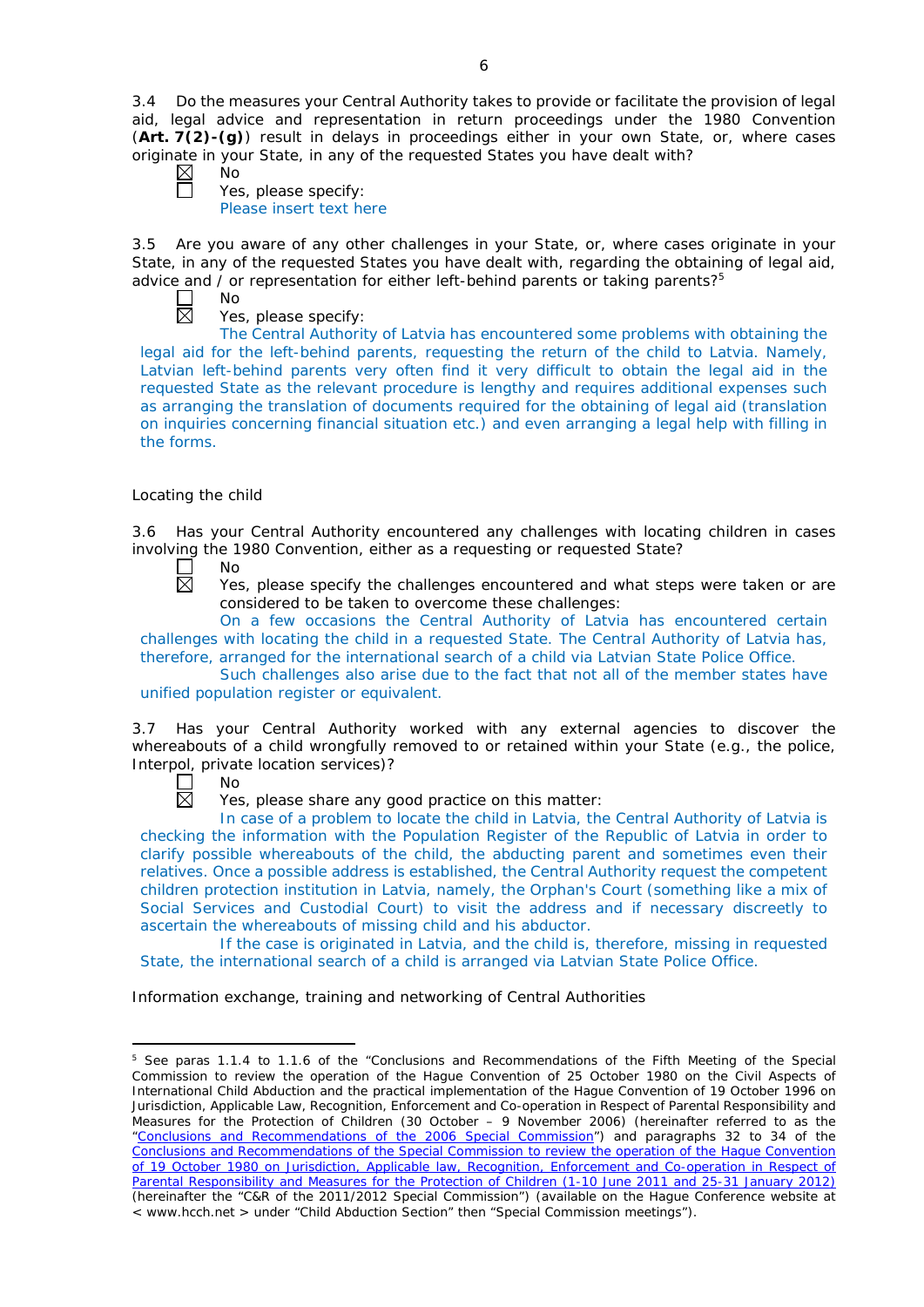3.8 Has your Central Authority shared its expertise with another Central Authority or benefited from another Central Authority sharing its expertise with your Central Authority, in accordance with the Guide to Good Practice – Part I on Central Authority Practice?<sup>6</sup>

| NΩ |
|----|
| ŕ  |

Yes, please specify:

Yes, by sharing the good practice during bilateral meetings which might be arranged during the joint meeting of the Central Authorities.

3.9 Has your Central Authority organised or participated in any other networking initiatives between Central Authorities such as regional meetings via conference call or videoconference?

No Yes, please specify:

Please insert text here

# *Statistics*<sup>7</sup>

3.10 If your Central Authority does not submit statistics through the web-based INCASTAT database, please explain why.

 Statistics for 2008 and incoming application in 2015 have been uploaded to the INCASTAT.

The Central Authority of Latvia also maintains its own database of cases.

## *Prompt handling of cases*

 $N<sub>0</sub>$ 

3.11 Does your Central Authority have mechanisms in place to ensure the prompt handling of cases?

Yes, please specify:

The mechanism and actions of the Central Authority of Latvia are specified in Latvian national regulation, namely, Cabinet Regulation "Procedures by which the Latvian Central Authority in Conformity with the Hague Convention of 25 October 1980 on the Civil Aspects of International Child Abduction Shall Perform the Activities Referred to Therein and Co-operate with the Other State and Local Government Authorities".

The official and original text is available at: https://likumi.lv/doc.php?id=157313. The English translation is available at: http://www.vvc.gov.lv/export/sites/default/docs/LRTA/MK\_Noteikumi/Cab.\_Reg.\_No.\_322\_ -\_Civil\_Aspects\_of\_International\_Child\_Abduction.pdf.

The regulation, therefore also specifies the time-limits with dealing with both incoming and outgoing applications concerning the abduction, as well as international access rights. Moreover, the regulation foresees the procedure with incomplete applications etc.

3.12 If your Central Authority is experiencing delays in handling cases please specify the main reasons for these delays:

## Not relevant.

# **4. Court proceedings & promptness**

4.1 Has your State limited the number of judicial or administrative authorities who can hear return applications under the 1980 Convention (*i.e.*, concentration of jurisdiction")?8



<u>.</u>

No, please indicate if such arrangements are being contemplated: Please insert text here

<sup>&</sup>lt;sup>6</sup> Available on the Hague Conference website at < www.hcch.net > under "Child Abduction Section" then "Guides to Good Practice". See, in particular, Chapter 6.5 on twinning arrangements.

<sup>7</sup> See paras 1.1.16 to 1.1.21 of the Conclusions and Recommendations of the 2006 Special Commission (*supra.*  note 5).

<sup>8</sup> See, *The [Judges' Newsletter](https://www.hcch.net/en/instruments/conventions/publications2/judges-newsletter)* on International Child Protection – Vol. XX / [Summer-Autumn 2013](https://assets.hcch.net/upload/newsletter/nl2013tome20en.pdf) the special focus of which was "Concentration of jurisdiction under the *Hague Convention of 25 October 1980 on the civil aspects of International Child Abduction* and other international child protection instruments".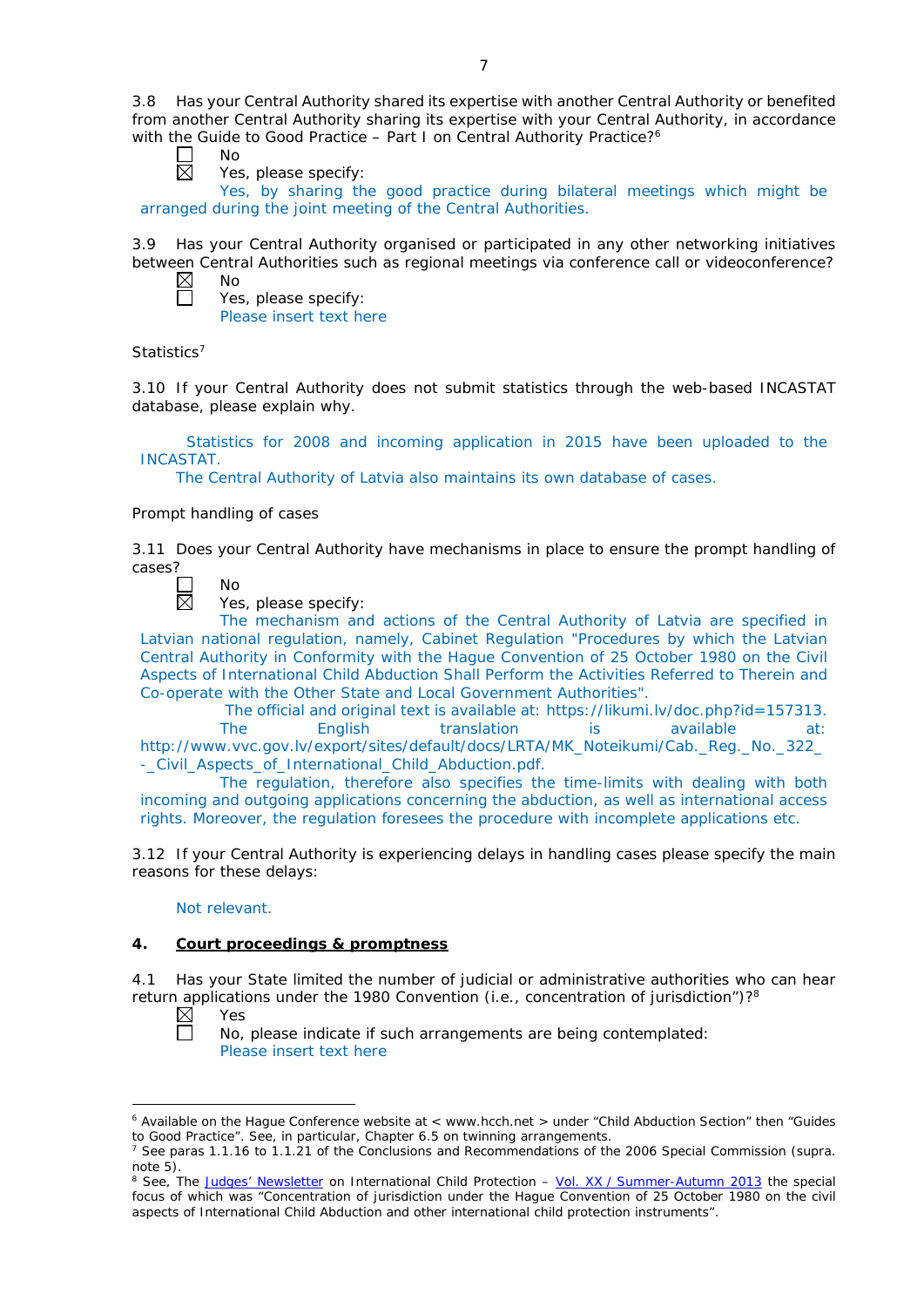4.2 Does your State have mechanisms in place to handle return decisions within six weeks (*e.g.*, production of summary evidence, limitation of appeals, swift enforcement)?

No 岗

Yes, please explain:

The national regulation (The Civil Procedure Law of the Republic of Latvia) provides specific mechanism to handle return decision within six weeks. The whole process to review the matter, including one level of appeal, takes exactly six weeks.

The official and original text of the relevant chapter, namely, the Chapter 77.2 "Cases Regarding the Wrongful Removal of Children across Borders to Latvia or Detention in Latvia" is available at: https://likumi.lv/doc.php?id=50500.

The English translation of the relevant chapter but without the translation of amendments since 2012 is available at: http://www.vvc.gov.lv/export/sites/default/docs/LRTA/Likumi/Civil\_Procedure\_Law.pdf

Once the decision to return the child is delivered, the Court gives 30 day to comply with the order voluntarily, otherwise the enforcement procedure shall take place.

4.3 If your response to the previous question is No, does your State contemplate implementing mechanisms to meet the requirement of prompt return under the 1980 Convention (*e.g.*, procedures, bench-books, guidelines, protocols)?

No, please explain:  $\Box$ 

Please insert text here

 $\Box$ Yes, please explain: Please insert text here

4.4 If your State is experiencing delays in handling return decisions please specify the main reasons for these delays:

Not relevant

4.5 Do your courts regularly order immediate protective measures when initiating the return procedure, so as to prevent a new removal and minimize the harm to the child (*e.g.*, prohibit removal of the child from the jurisdiction, retain documentation, grant provisional access rights to the left-behind parent)?

 $\boxtimes$ No, please explain:

Such measures would not be effective within the EU memberstates due to freedom of movement.

 $\perp$ Yes, please explain:

Please insert text here

4.6 Do your courts make use of direct judicial communications to ensure prompt proceedings?  $\Box$ Yes  $\boxtimes$ 

No, please explain:

There are not so many child abduction cases in Latvia. In certain cases judges considered that there are no need to use direct juducial communications.

4.7 If your State has not designated a sitting judge to the International Hague Network of Judges does your State intend to do so in the near future?

Yes  $\Box$ 

No, please explain:

Please insert text here

4.8 Please comment upon any cases (whether your State was the requesting or requested State), in which the judge (or decision-maker) has, before determining an application for return, communicated with a judge or other authority in the requesting State regarding the issue of the child's safe return. What was the specific purpose of the communication? What was the outcome?

In one case the judge of Ziemelu district Court of Riga before determining an application for return taken a decision to reguest Irish Central Authority about adequate arrangements that have been made to secure the protection of the child after his return according to the article 11 (4) of the Council Regulation (EC) No 2201/2003 of 27 November 2003 concerning jurisdiction and the recognition and enforcement of judgments in matrimonial matters and the matters of parental responsibility, repealing Regulation (EC) No 1347/2000. Irish Central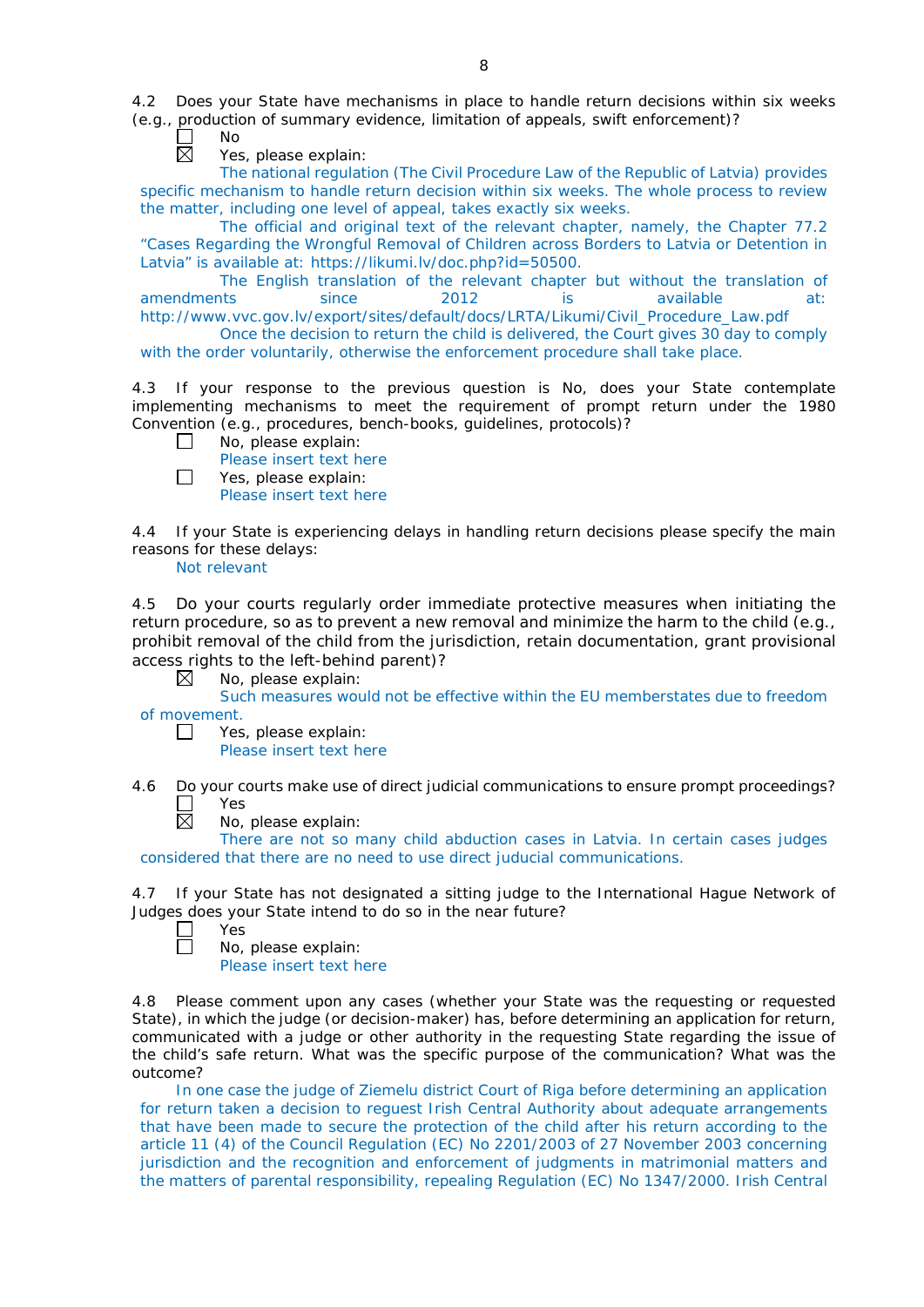Authority through Latvian Central Authority has provided a response that helped to resolve the case.

## **5. Ensuring the safe return of children**<sup>9</sup>

*Methods for ensuring the safe return of children*<sup>10</sup>

5.1 What measures has your Central Authority taken to ensure that the recommendations of the 2006 and 2011 / 2012 Special Commission meetings<sup>11</sup> regarding the safe return of children are implemented?

See the First part of an answer to 1.1. question.

5.2 In particular, in a case where the safety of a child is in issue and where a return order has been made in your State, how does your Central Authority ensure that the appropriate child protection bodies in the *requesting* State are alerted so that they may act to protect the welfare of a child upon return (until the appropriate court in the requesting State has been effectively seised)?

#### Not relevant

5.3 Where there are concerns in the requested State regarding possible risks for a child following a return, what conditions or requirements can the relevant authority in your State put in place to minimise or eliminate those concerns?

#### Not relevant

#### *Use of the 1996 Convention to ensure a safe return*

5.4 If your State is not Party to the 1996 Convention, is consideration being given to the possible advantages of the 1996 Convention in providing a jurisdictional basis for urgent protective measures associated with return orders (**Arts 7 and 11**), in providing for their recognition by operation of law (**Art. 23**), and in communicating information relevant to the protection of the child (**Art. 34**)?

 $\Box$ No Yes, please explain: Please insert text here

# *Protection of primary carer*

5.5 Are you aware of cases in your State where a primary carer taking parent, for reasons of personal security (*e.g.*, domestic or family violence, intimidation, harassment, etc.) or others, has refused or has not been in a position to return with the child to the requesting State? How are such cases dealt with in your State? Please explain and provide case examples where possible.

The Central Authority of Latvia is aware only of such cases where the taking parent refused to return with the child to the requesting State due to the fact that he/ she did not wish to stay /reside/ live in the requesting State because of personal reasons such as antipathy of the culture of the requesting State.

5.6 In particular, would your authorities consider putting in place measures to protect the primary carer upon return in the requesting State as a mean to secure the safe return of the child? Please explain and provide case examples where possible.

In cases where the taking parents inform the Central Authority of Latvia of safety issues upon the return in the requesting State, the Central Authority of Latvia, therefore,

-

<sup>9</sup> See **Art. 7(2)** *h)* of the 1980 Convention.

<sup>&</sup>lt;sup>10</sup> Where relevant, please make reference to the use of undertakings, mirror orders and safe harbour orders and other such measures in your State.

<sup>11</sup> See the [Conclusions and Recommendations](https://assets.hcch.net/upload/concl28sc5_e.pdf) of the Special Commission of 2006 (*supra.* note 5) at paras 1.1.12 and 1.8.1 to 1.8.2 and 1.8.4 to 1.8.5 and the Appendix to the Conclusions and Recommendations and the [Conclusions and Recommendations of the 2011](https://assets.hcch.net/upload/wop/concl28sc6_e.pdf) / 2012 Special Commission (*supra.* note 5).at paras 39-43.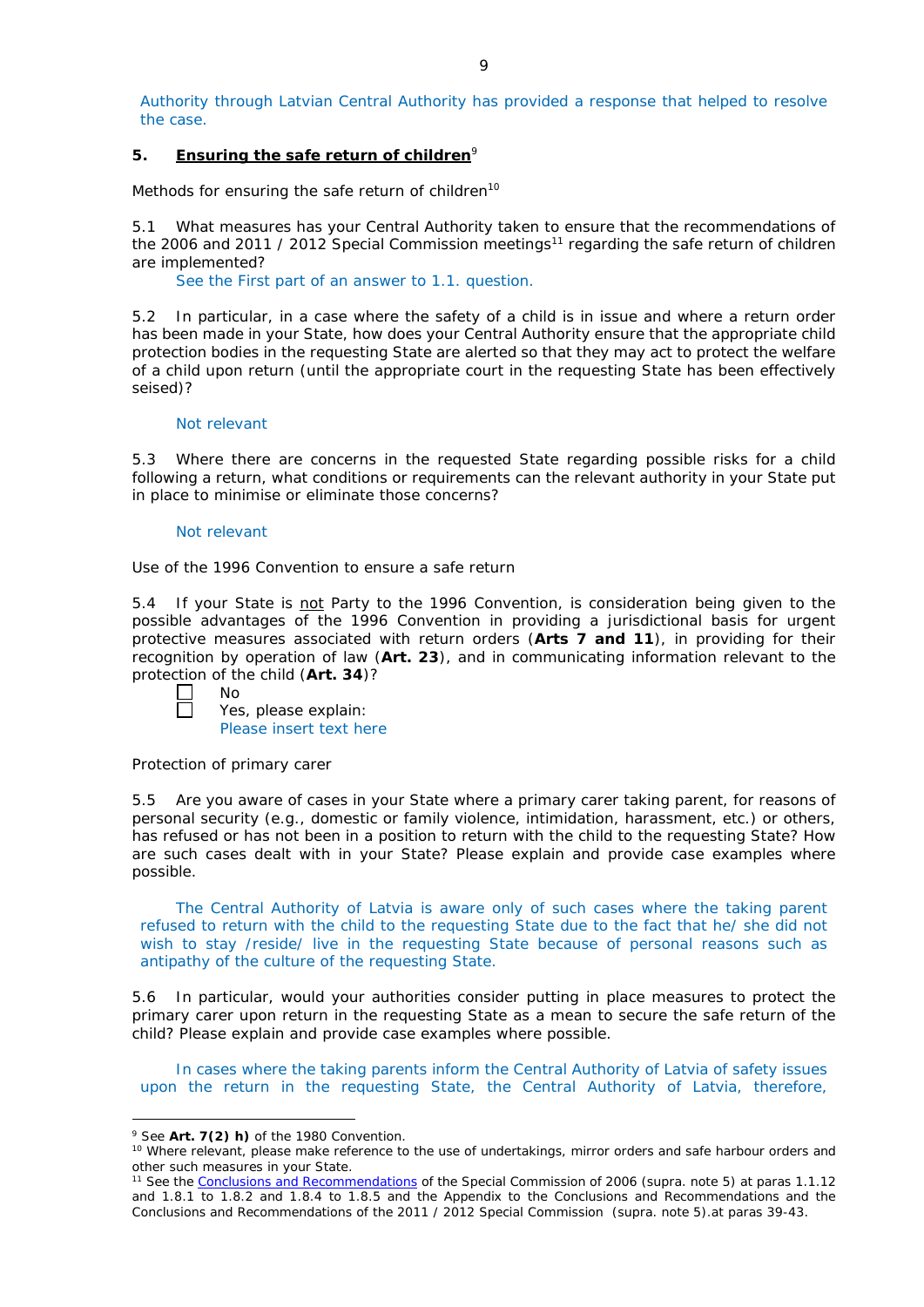communicates with the Central Authority of the requesting State accordingly to clarify possible safety arrangements. Most of such cases resulted with the taking parent and the child not coming back to the requesting State as the relevant agreement between the parents has been concluded.

#### *Post-return information*

5.7 In cases where measures are put in place in your State to ensure the safety of a child upon return, does your State (through the Central Authority, or otherwise) attempt to monitor the effectiveness of those measures upon the child's return? Would you support a recommendation that States Parties should co-operate to provide each other with follow-up information on such matters, insofar as is possible?

The Central Authority of Latvia would rather not support the recommendation to followup the post return situation as this would fall out of the aim of the Convention and duties of the Central Authorities.

5.8 If your State is not Party to the 1996 Convention, is consideration being given to the possible advantages of the 1996 Convention in providing a jurisdictional basis for requesting a report on the situation of the child upon return to the State of habitual residence (**Art. 32- (a)**)?

No

Yes, please explain: Please insert text here

## **6. Voluntary agreements and mediation**

6.1 How does your Central Authority (either directly or through any intermediary) take, or is it considering taking, appropriate steps under **Article 7-(c)** to secure the voluntary return of the child or to bring about an amicable resolution of the issues? Please explain:

The Central Authority of Latvia promotes the voluntary return of the child by asking for the assistance of the competent children protection institution in Latvia, namely, the Orphan's Court (something like a mix of Social Services and Custodial Court) to discuss the matter with the taking parent and inviting him or her to consider the amicable resolution.

6.2 In what ways have you used the "Guide to Good Practice on Mediation"<sup>12</sup> for the purpose of implementing the 1980 Convention in your State? Please explain:

The relevant guidelines were and are used in the educating and training the mediators and other relevant specialists such as workers of Orphan's Courts.

The guidelines were also useful while proving explanations to parents and advising them to resolve the issue amicably.

6.3 Has your State considered or is it in the process of considering the establishment of a Central Contact Point for international family mediation to facilitate access to information on available mediation services and related issues for cross-border family disputes involving children, or has this task been entrusted to the Central Authority?<sup>13</sup>

 $\boxtimes$ No, please explain:

-

While the establishment of a Central Contact Point for the international family mediation is not the current issue of the Central Authority of Latvia, the family mediation as such is one of the priorities of the Central Authority of Latvia and the Ministry of Justice of the Republic of Latvia in general.

Furthermore, considering that mediation is most welcomed form of resolving the family matter, the MoJ of the RL has, therefore, launched a pilot project for a year, providing

<sup>&</sup>lt;sup>12</sup> Available on the Hague Conference website at < www.hcch.net > under "Child Abduction Section" then "Guides to Good Practice".

<sup>&</sup>lt;sup>13</sup> As it has been encouraged in the Guide to Good Practice on Mediation, Chapter 4, on "Access to Mediation". par. 114-117. See also [Conclusions and Recommendations of the 2011](https://assets.hcch.net/upload/wop/concl28sc6_e.pdf) / 2012 Special Commission (*supra.* note 5) at par. 61.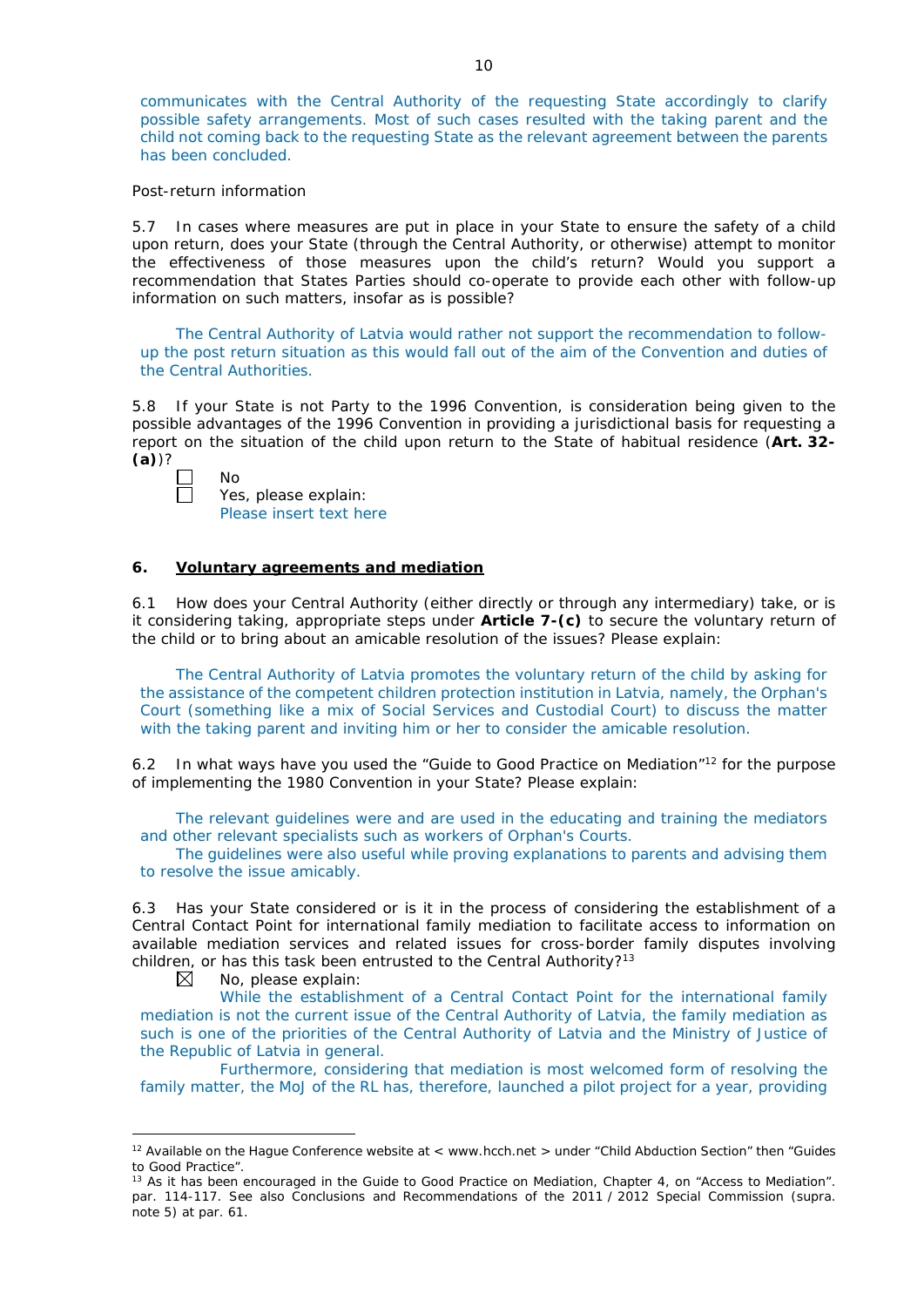the free of charge family mediation concerning children issues, which covers up to 5 consultations with the mediator.

 $\Box$ Yes, please explain: Please insert text here

## **7. Preventive measures**

7.1 Has your State taken steps to advance the development of a travel form under the auspices of the International Civil Aviation Organisation?<sup>14</sup>

No

 $\Box$ 

Yes, please describe:

In order to guarantee civil aviation safely, requirements stipulated by the International Civil Aviation Organisation are taken into account in Latvia.

7.2 Regardless of whether the International Civil Aviation Organisation adds the development of a travel form to its work programme, would your State support the development of a nonmandatory model travel form under the auspices of the Hague Conference?

Yes ┌

 $\Box$ 

No, please explain:

It is difficult to give a definite answer. Although such development could prove appropriate, the issue requires a more detailed assessment.

#### **8. The Guide to Good Practice under the 1980 Convention**

8.1 In what ways have you used the Parts of the Guide to Good Practice<sup>15</sup> to assist in implementing for the first time, or improving the practical operation of, the 1980 Convention in your State?

a. Part I on Central Authority Practice. Please explain:

The guidelines and samples were used to create relevant application samples, reply samples etc. They were also used to promote the communication with the Central Authority of Latvia; to understand better the aims of the Convention and formal criteria which shall be evaluated while considering the application.

b. Part II on Implementing Measures. Please explain:

The guidelines were considered while drafting the relevant national procedures and law. Please also see an answer to 4.2. question.

c. Part III on Preventive Measures. Please explain:

The guidelines were used to create a national recommendations and guidelines to prevent abductions.

d. Part IV on Enforcement. Please explain:

The guidelines were considered while drafting the relevant national procedures and law. Please also see an answer to 5.1. question.

8.2 How have you ensured that the relevant authorities in your State have been made aware of, and have had access to, the Guide to Good Practice?

A link to HCCH website, and to collection of good practice guidelines, in particular, is provided if relevant issue arise.

Hard copies were also disseminated between the Courts.

8.3 Do you have any other comments about any Part of the Guide to Good Practice?

No

-

## **9. Publicity and debate concerning the 1980 Convention**

<sup>14</sup> See the [Conclusions and Recommendations of the 2011](https://assets.hcch.net/upload/wop/concl28sc6_e.pdf) / 2012 Special Commission (*supra.* note 5) at par. 92. <sup>15</sup> All Parts of the Guide to Good Practice under the 1980 Convention are available on the Hague Conference website at < www.hcch.net > under "Child Abduction Section" then "Guides to Good Practice".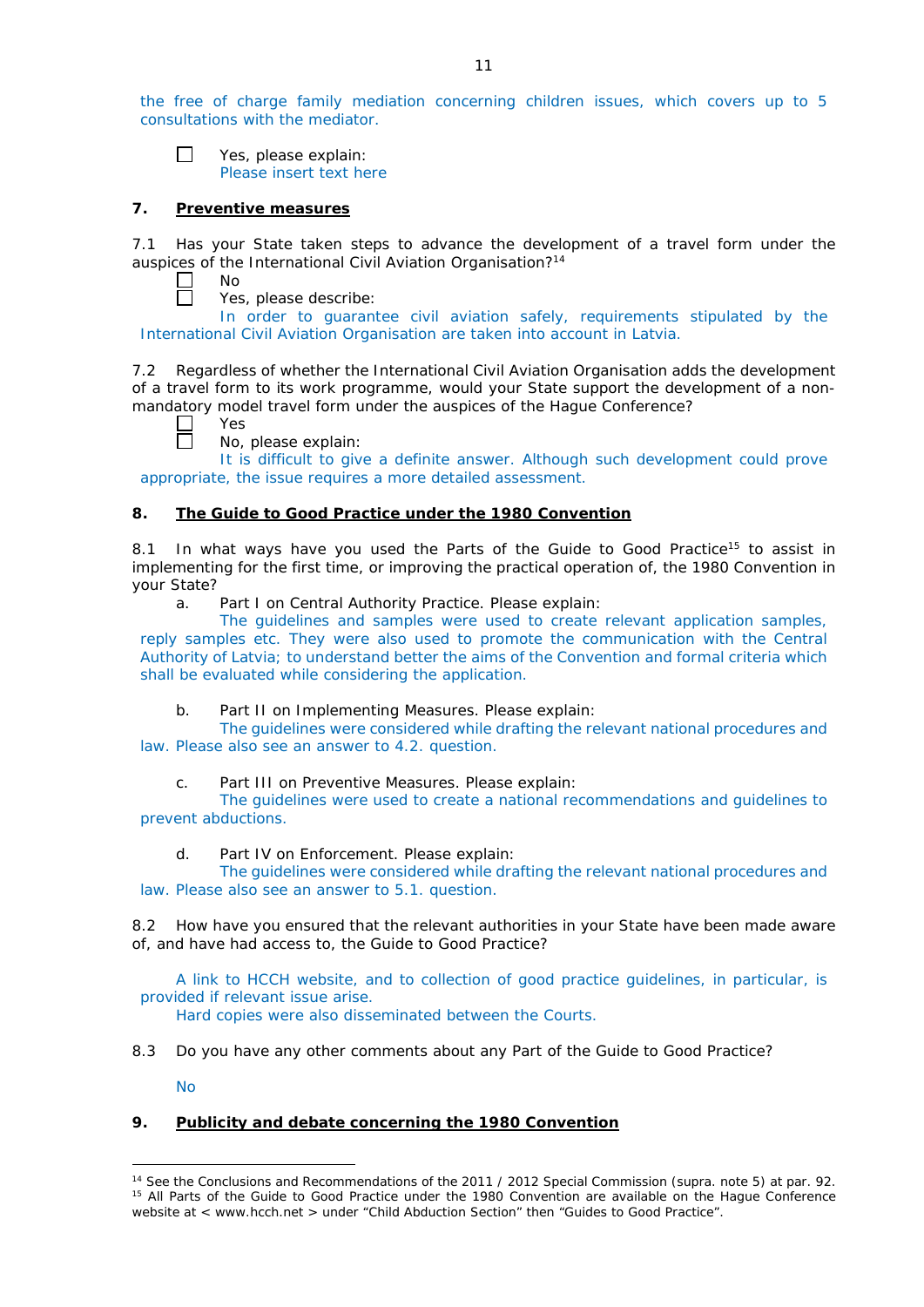9.1 Has the 1980 Convention given rise to (a) any publicity (positive or negative) in your State, or (b) any debate or discussion in your national parliament or its equivalent?

П No  $\overline{\boxtimes}$ 

Yes, please indicate the outcome of this debate or discussion, if any:

A negative publicity was given to the Convention when on a few occasions taking parent had addressed the mass media in order to refuse the return of the child. Such cases usually arise when the taking parent fails either to understand or to comply with the aims of the Convention.

A negative publicity and mass media attention had also promoted a debate in the national parliament, contributing to the national regulation on enforcement procedures.

9.2 By what methods does your State disseminate information to the public about the 1980 Convention?

First of all, the information is available at the website of the Central Authority of Latvia. The text is available only in Latvian: https://www.tm.gov.lv/lv/starptautiskasadarbiba/bernu-prettiesiska-aizvesana

Secondly, the information has been provided during training and education activities. It should be noted that in Latvia, each personal or worker (e.g. lawyers, judges, prosecutors, bailiffs, police officers, workers of Orphan's Courts), dealing with the children protection issues, shall have a certain certificate, proving it's knowledge of the children rights protection system and one the issues covers international child abduction.

The guidelines were also useful while proving explanations to parents and advising them to resolve the issue amicably prior the relocation with the child to another State.

## **PART IV: TRANSFRONTIER ACCESS / CONTACT AND INTERNATIONAL FAMILY RELOCATION**

## **10. Transfrontier access / contact**<sup>16</sup>

10.1 Since the 2011 / 2012 Special Commission, have there been any significant developments in your State regarding Central Authority practices, legislation, procedural rules or case law applicable in cases of transfrontier contact / access?

No  $\overline{\boxtimes}$ 

-

Yes, please explain:

There has a major development in Latvia regarding the procedural rules concerning the enforcement procedures in relation to access rights. Despite the fact that the regulation does not actually speaks about transfrontier situations, it does cover such issues, because if the Latvian Court would produce its decision providing the access arrangements of the child in Latvia and his left-behind parent, the relevant decision would be therefore be a subject of the same enforcement procedure.

The relevant amendments were made to the Civil Procedure Law, adding a chapter on enforcement procedures to ensure the access rights, namely, the chapter 74.5 "The Enforcement of Decisions in Cases Arising from the Access Rights".

The amendments entered into legal force on 3 December 2015.

The official and original text is available at: https://likumi.lv/doc.php?id=50500.

The English translation is not yet available.

10.2 Please indicate any important developments in your State, since the 2011 / 2012 Special Commission, in the interpretation of **Article 21** of the 1980 Convention.

On a few occasions the Central Authority of Latvia has encountered a situation when the Central Authority of the requested State at first had refused to accept the application of Latvian grandparent, requesting the access rights with the grandchild in the requested State. It was noted that under the national law of the requested State, only the parents and not the grandparents of the child may be granted a right of access by the courts, wherewith the abovementioned application does not meet the requirements of the Article 21 of the Convention.

<sup>&</sup>lt;sup>16</sup> See the [Conclusions and Recommendations](https://assets.hcch.net/upload/concl28sc5_e.pdf) of the 2006 Special Commission (supra. note 5) at paras 1.7.1 to 1.7.3.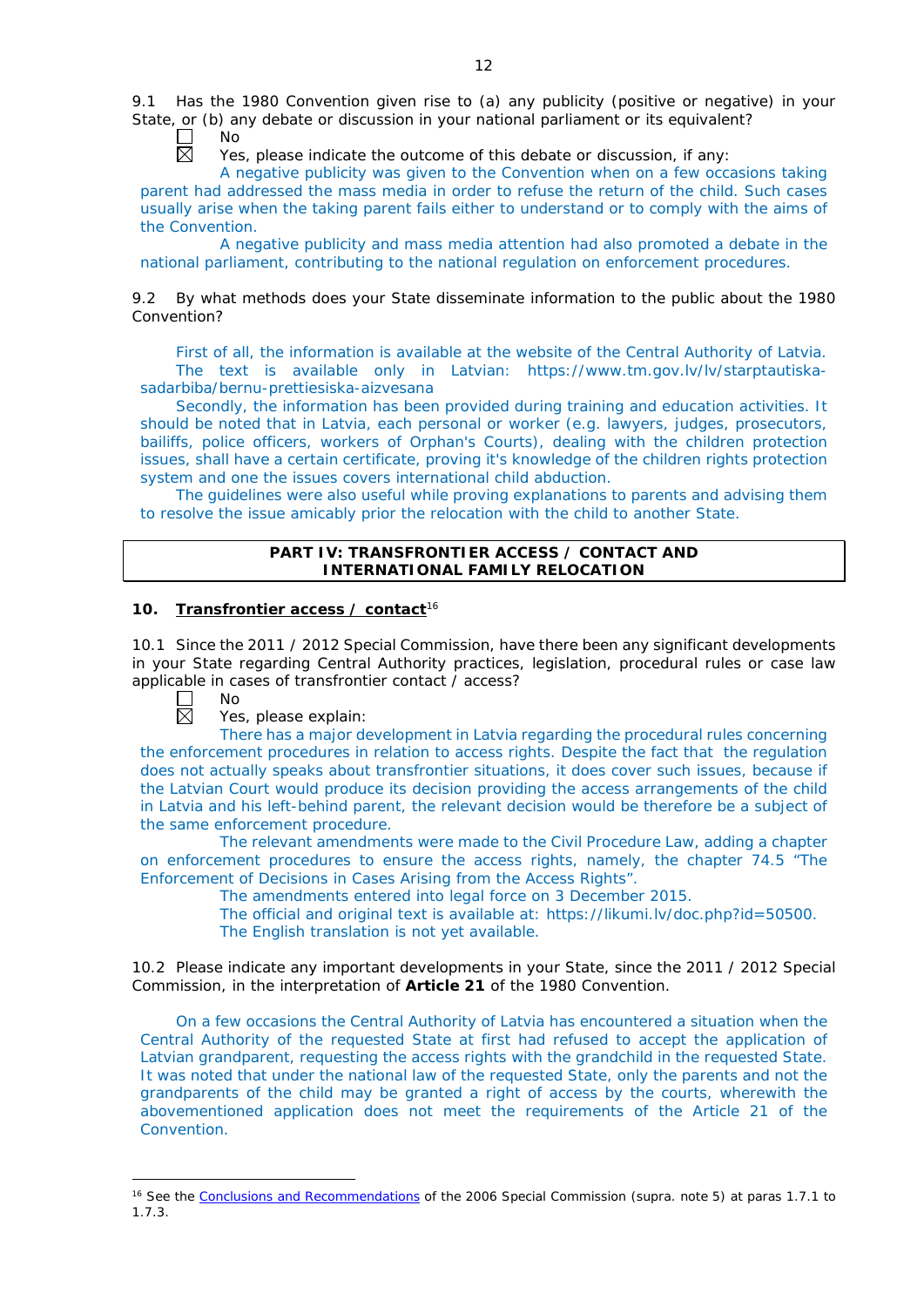However, the Central Authority had drawn the attention of the Central Authority of the requested State that, according the second part of the Article 1 of the Convention, the objects of the present Convention is to ensure that the rights of custody and of access under the law of one Contracting State are effectively respected in the other Contracting States.

In the light of this, considering that according to the Latvian law, a child has the right to maintain personal relations and direct contact with grandparents if such conforms to the interests of the child, the Central Authority of Latvia has asked the Central Authority of the requested State to reconsider their position and proceed with the application.

The issue was resolved amicably. But the purpose of this example is to show that while interpreting Article 21, States shall consider that not only parents are eligible to request the access rights, but also grandparents, siblings and other persons with whom the child has strong emotional connection.

10.3 What problems have you experienced, if any, as regards co-operation with other States in respect of:

- a. the granting or maintaining of access rights; Please insert text here
- b. the effective exercise of rights of access; and Please insert text here
- c. the restriction or termination of access rights. Please insert text here

Please provide case examples where possible.

The only problems concerning the international access rights are the length and difficulty of the process to obtain the legal aid for the Latvian left-behind parents to ensure their access rights with the child in requested State.

As well as the fact that sometimes it is impossible to locate the child in the requested State and there are no relevant mechanisms.

10.4 In what ways have you used the "General Principles and Guide to Good Practice on Transfrontier Contact Concerning Children"17 to assist in transfrontier contact / access cases in your State? Can you suggest any further principles of good practice?

The relevant guidelines were and are used in the educating and training the relevant specialists, experts etc.

The guidelines were also useful while proving explanations to parents and advising them to resolve the issue amicably.

# **11. International family relocation**<sup>18</sup>

<u>.</u>

11.1 Since the 2011 / 2012 Special Commission, have there been any significant developments in your State regarding the legislation, procedural rules or case law applicable to international family relocation? Where possible, please explain these developments in the legislation, procedural rules or case law:

According to Part 8 of Article 10 of Personal Identification Documents Law a personal identification documment of a person who is under the age of 14 shall not be issued, if:

1)a submission of his or her legal representative has been received with a request not to issue a personal identification document - a month from the day of receipt of the submission;

<sup>&</sup>lt;sup>17</sup> Available on the Hague Conference website at < www.hcch.net > under "Child Abduction Section" then "Guides to Good Practice".

<sup>&</sup>lt;sup>18</sup> See the Conclusions and Recommendations of the 2006 Special Commission meeting at paras 1.7.4 to 1.7.5: *"*1.7.4 The Special Commission concludes that parents, before they move with their children from one country to another, should be encouraged not to take unilateral action by unlawfully removing a child but to make appropriate arrangements for access and contact preferably by agreement, particularly where one parent intends to remain behind after the move.

<sup>1.7.5</sup> The Special Commission encourages all attempts to seek to resolve differences among the legal systems so as to arrive as far as possible at a common approach and common standards as regards relocation."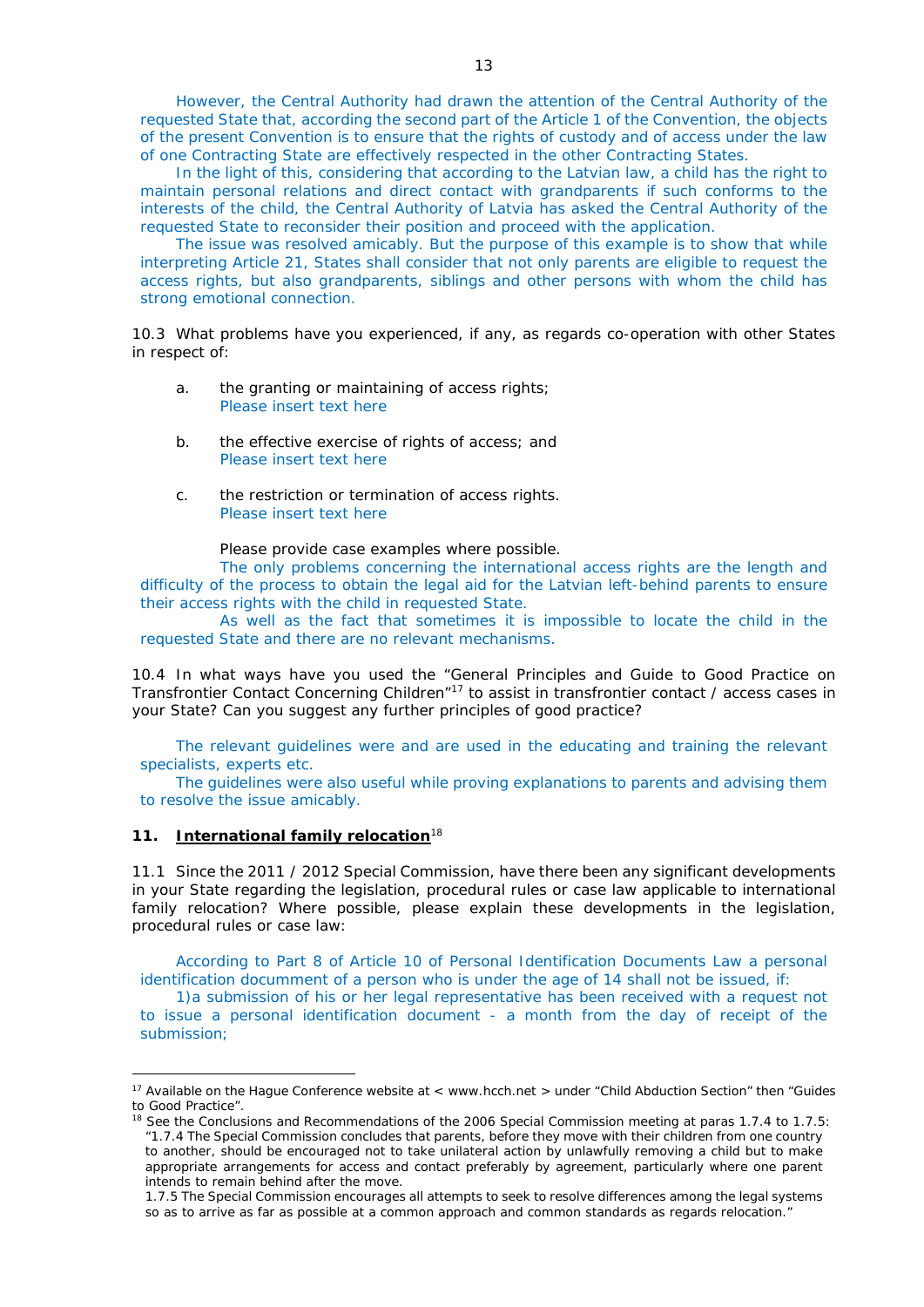2)a document confirming that a request has been submitted to the court to take a decision, by which a prohibition to bring out the child from the state is imposed, has been received - until the day when a court decision to prohibit to bring out the child from the state or to refuse to impose such a prohibition enters into effect;

3)a court decision has been taken to prohibit the respective person to leave the state or leave the state until Court proceedings are terminated by the final adjudication in the case.

According to Part 1 of Article 244.10 of Civil Procedural Law upon request of a party, court may take decision prohibiting the removal of the child from the country.

Mentioned developments encourage indirectly nt to take unilateral action by unlawfully removing a child.

Morover, lot of information campaigns with aim to encourage parents to make appropriate arrangements has been made. People in Latvia are informed about risks of unlawfully removing a child, and it has contributed people interest on how to move with the child legally. Relevant information is available on Ministry of Justice official homepage as well.

#### **PART V: NON-CONVENTION CASES AND NON-CONVENTION STATES**

#### **12. Non-Convention cases and non-Convention States**

12.1 Are there any States that you would particularly like to see become a State Party to the 1980 Convention? If so, what steps would you suggest could be taken to promote the Convention and encourage ratification of, or accession to, the Convention in those States? Please explain:

Please see answer of European Union.

At the moment all of Latvia's neighbor States and States, where the biggest Latvian diaspora resides, have signed or ratified the Convention. Up until March 2017 only Russian Federation was at issue as it is a neighbor country of Latvia, but at the moment Latvia has accepted the accession of Russian Federation.

There was only one case where the child was abducted by the father from Latvia to Malaysia, and the mother as a left-behind parent ran out of options even to contact the relevant authorities in Malaysia.

12.2 Are there any States which are not Parties to the 1980 Convention or not Members of the Hague Conference that you would like to see invited to the Special Commission meeting in 2017?

#### Please see the answer of the European Union.

*The "Malta Process"*<sup>19</sup>

12.2 In relation to the "Malta Process":

a. Do you have any comment to make on the "Principles for the Establishment of Mediation Structures in the context of the Malta Process" and the accompanying Explanatory Memorandum?20 Please see the answer of the European Union.

b. Have any steps been taken towards the implementation of the Malta Principles in your State and the designation of a Central Contact Point, in order to better address crossborder family disputes over children involving States that are not a Party to the 1980 and 1996 Hague Conventions?

 $\Box$ No

<u>.</u>

<sup>&</sup>lt;sup>19</sup> The "Malta Process" is a dialogue between certain States Parties to the 1980 and 1996 Conventions and certain States which are not Parties to either Convention, with a view to securing better protection for cross-border rights of contact of parents and their children and addressing the problems posed by international abduction between the States concerned. For further information see the Hague Conference website at < www.hcch.net > under "Child Abduction Section" then "Judicial Seminars on the International Protection of Children".

<sup>&</sup>lt;sup>20</sup> The Principles and Explanatory Memorandum were circulated to all Hague Conference Member States and all States participating in the Malta Process in November 2010. They are available on the Hague Conference website at < www.hcch.net > under "Child Abduction Section" then "Judicial Seminars on the International Protection of Children".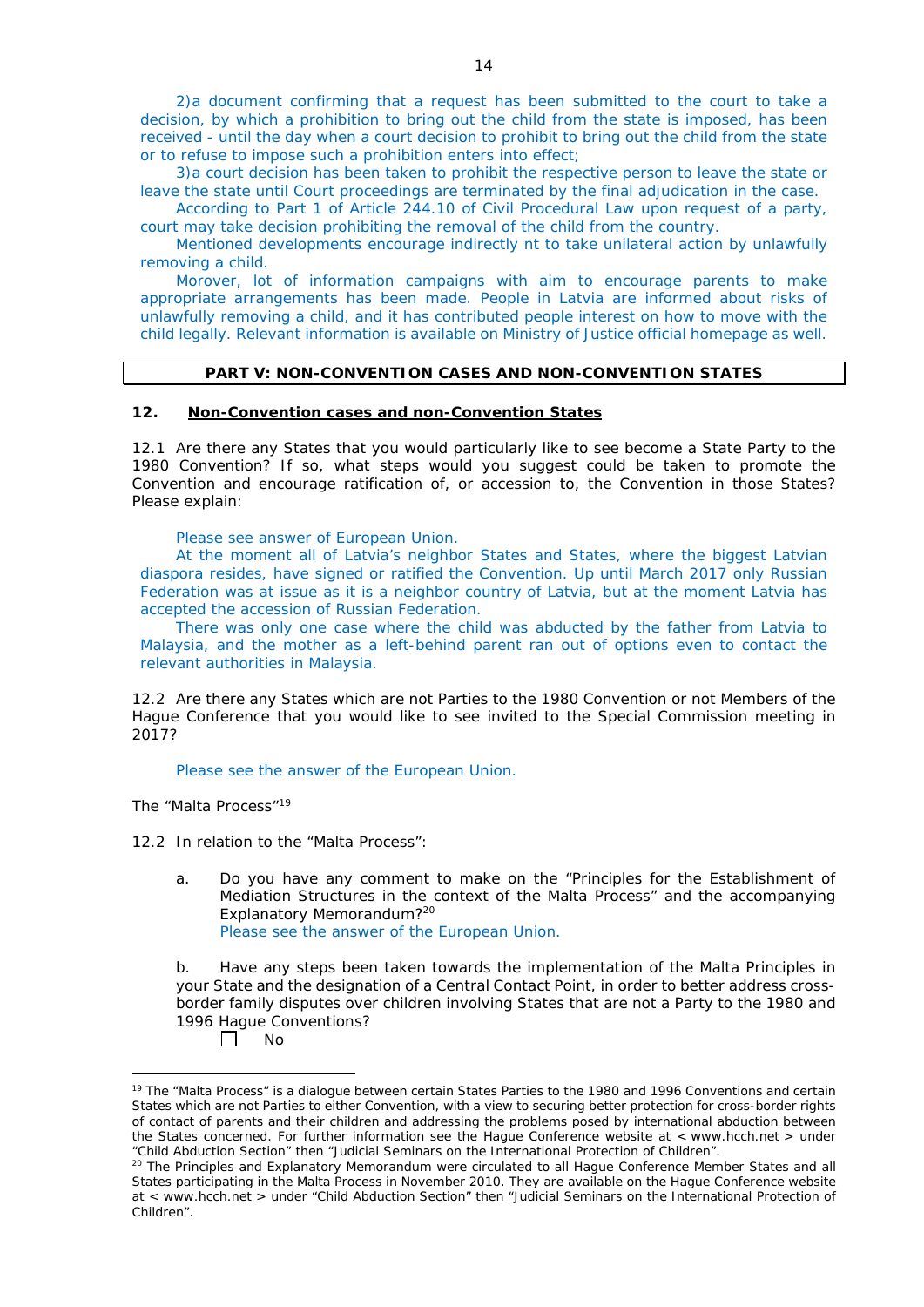⊠ Yes, please explain: Please see the answer from the European Union.

c. What is your view as to the future of the "Malta Process"? Please see the answer of the European Union.

## **PART VI: TRAINING AND EDUCATION AND THE TOOLS, SERVICES AND SUPPORT PROVIDED BY THE PERMANENT BUREAU**

## **13. Training and education**

13.1 Can you give details of any training sessions / conferences organised in your State to support the effective functioning of the 1980 Convention, and the influence that such sessions / conferences have had?

Considering that since 2015 Latvia has concentrated jurisdiction concerning the Convention cases, the Central Authority organizes seminar for the specialized Court once per year to inform of the relevant developments regarding procedural rules, case law etc.

As it was already noted in Latvia, each personal or worker (e.g. lawyers, judges, prosecutors, bailiffs, police officers, workers of Orphan's Courts), dealing with the children protection issues, shall have a certain certificate, proving their knowledge of the children rights protection system and one the issues covers international children protection, including international child abduction etc.

The training and conferences overall promotes better understanding of the aims of the Convention , the case law and, therefore, fulfilling the international obligations of Latvia in the best possible manner.

## **14. The tools, services and support provided by the Permanent Bureau**

#### *In general*

-

14.1 Please comment or state your reflections on the specific tools, services and support provided by the Permanent Bureau to assist with the practical operation of the 1980 and 1996 Conventions, including:

a. The Country Profile available under the Child Abduction Section.

The Central Authority of Latvia finds it quite useful because it provides specific information about certain countries, helps to understand the overall system.

- b. INCADAT (the international child abduction database, available at < www.incadat.com >). Seems useful.
- c. *The Judges' Newsletter* on International Child Protection the publication of the Hague Conference on Private International Law which is available online for free;<sup>21</sup> Seems useful.
- d. The specialised "Child Abduction Section" of the Hague Conference website  $(<$  www.hcch.net >);

The Central Authority of Latvia finds it very useful because all necessary reservations, contact information, communication issues, website references etc. are provided in very clear manner. All assisting materials such as explanatory reports etc. are collected at one place and it very easy to access the same.

<sup>&</sup>lt;sup>21</sup> Available on the Hague Conference website at < www.hcch.net > under "Child Abduction Section" and "Judges' Newsletter on International Child Protection". For some volumes of *The Judges' Newsletter*, it is possible to download individual articles as required.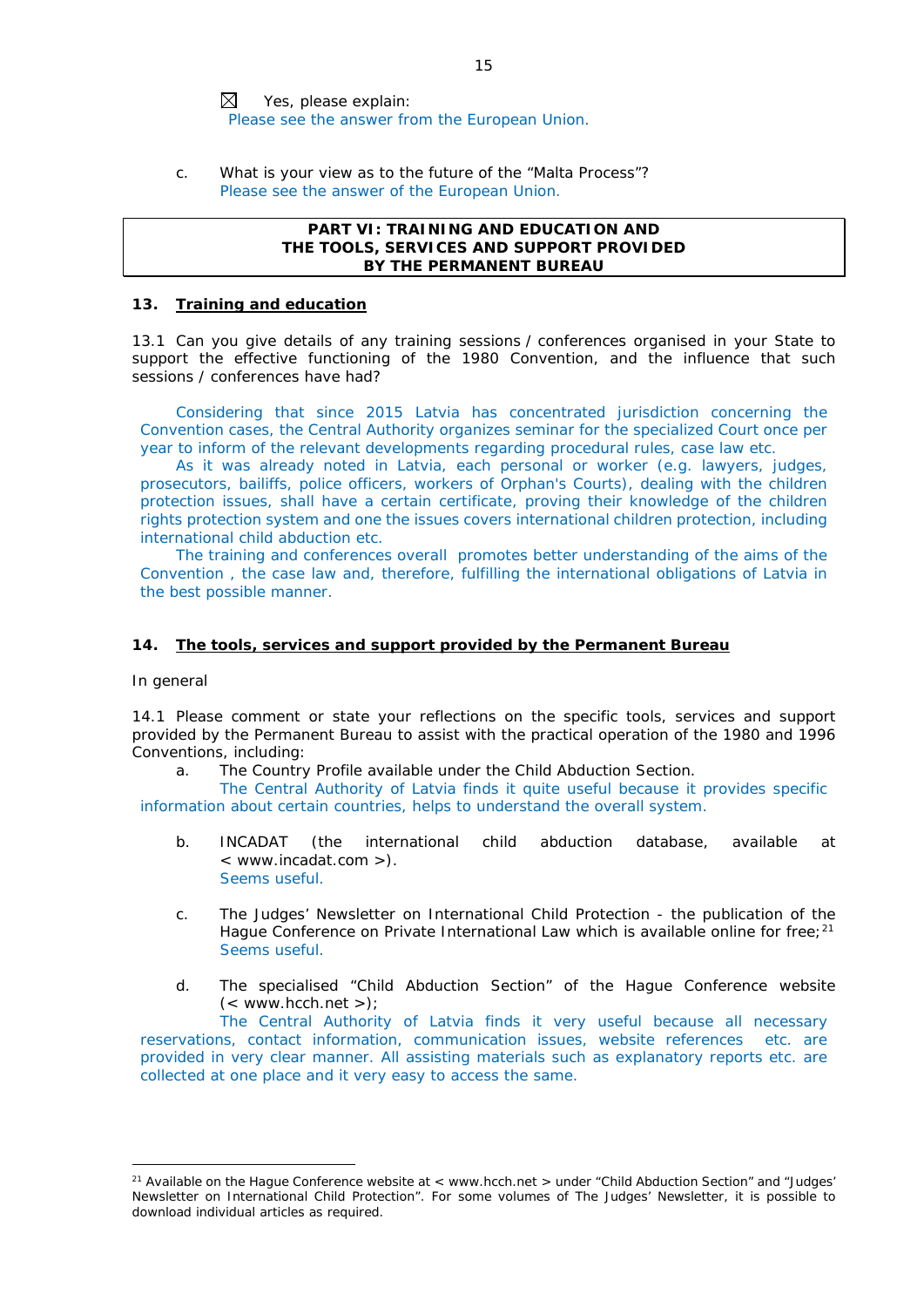- e. INCASTAT (the database for the electronic collection and analysis of statistics on the 1980 Convention):  $22$ Seems useful.
- f. Providing technical assistance and training to States Parties regarding the practical operation of the 1980 and 1996 Conventions.<sup>23</sup> Such technical assistance and training may involve persons visiting the Permanent Bureau or, alternatively, may involve the Permanent Bureau organising, or providing assistance with organising, national and international judicial and other seminars and conferences concerning the Convention(s) and participating in such conferences; Very practically useful.
- g. Encouraging wider ratification of, or accession to, the Convention(s), including educating those unfamiliar with the Convention(s);  $24$ The Central Authority of Latvia fully supports such a position.
- h. Supporting communications between Central Authorities, including maintaining their contact details updated on the HCCH website; The Central Authority of Latvia appreciates such assistance and position.
- i. Supporting communications among Hague Network Judges and between Hague Network Judges and Central Authorities, including maintaining a confidential database of up-to-date contact details of Hague Network Judges

The Central Authority of Latvia fully supports and appreciates such assistance and

# position.

## *Other*

14.2 What other measures or mechanisms would you recommend:

- a. To improve the monitoring of the operation of the Conventions; Keep up with a good work and excellent assistance.
- b. To assist States in meeting their Convention obligations; and Please insert text here
- c. To evaluate whether serious violations of Convention obligations have occurred? Please insert text here

# **PART VII: PRIORITIES AND RECOMMENDATIONS FOR THE SPECIAL COMMISSION AND ANY OTHER MATTERS**

## **15. Views on priorities and recommendations for the Special Commission**

15.1 Which matters does your State think ought to be accorded particular priority on the agenda for the Special Commission? Please provide a brief explanation supporting your response.

The Central Authority of Latvia would appreciate information on a new developments, possible future amendments etc. concerning international child abduction.

15.2 States are invited to make proposals concerning any particular recommendations they think ought to be made by the Special Commission. No comments

# **16. Any other matters**

<u>.</u>

<sup>&</sup>lt;sup>22</sup> Further information is available via the Hague Conference website at < www.hcch.net > under "Child Abduction" Section" then "INCASTAT".

 $^{23}$  Such technical assistance may be provided to judges, Central Authority personnel and / or other professionals involved with the practical operation of the Convention(s).

<sup>&</sup>lt;sup>24</sup> Which again may involve State delegates and others visiting the Permanent Bureau or, alternatively, may involve the Permanent Bureau organising, or providing assistance with organising, national and international judicial and other seminars and conferences concerning the Convention(s) and participating in such conferences.